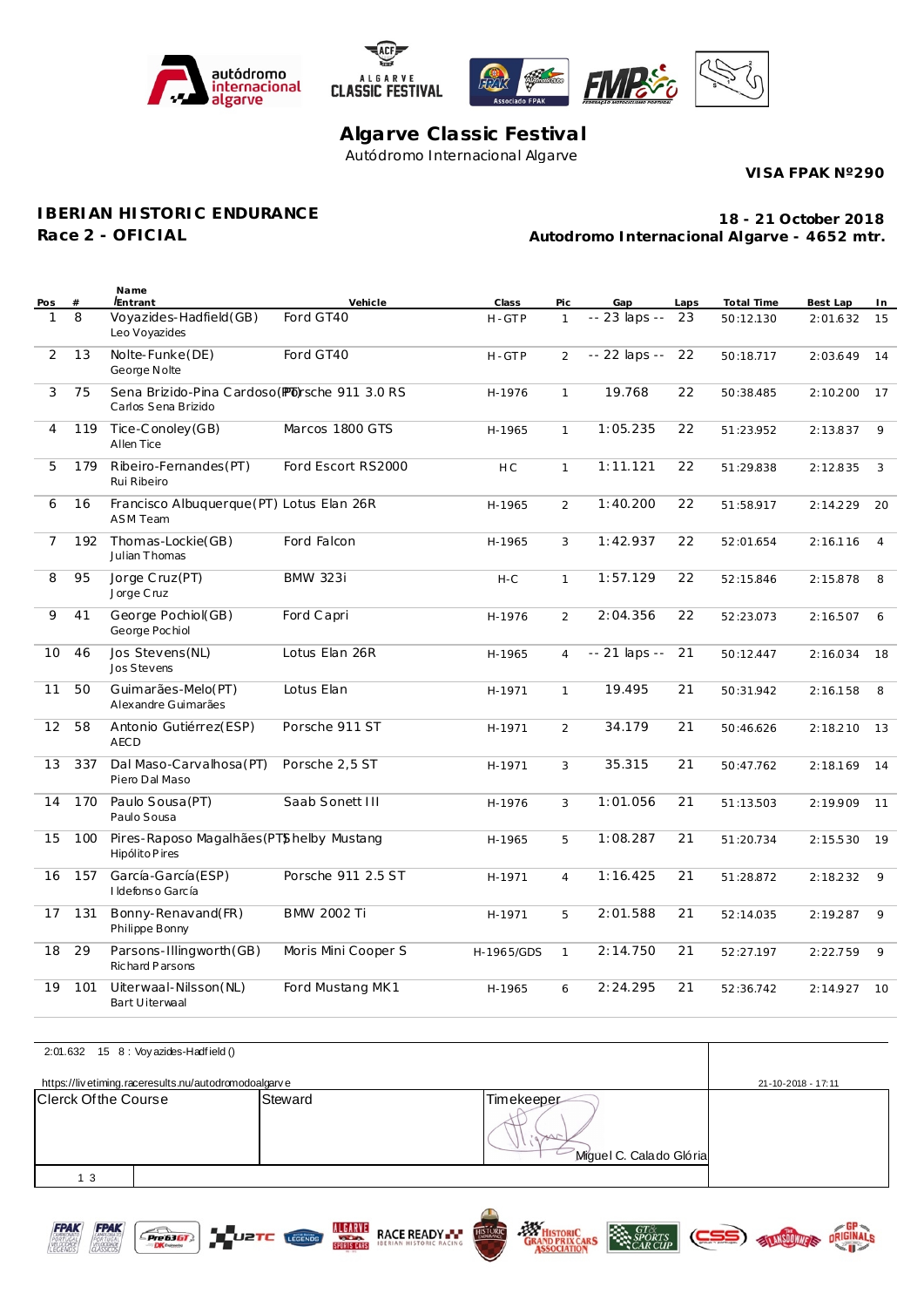





## **Algarve Classic Festival** Autódromo Internacional Algarve

**VISA FPAK Nº290**

## **IBERIAN HISTORIC ENDURANCE**

**Race 2 - OFICIAL**

**Autodromo Internacional Algarve - 4652 mtr. 18 - 21 October 2018**

| Pos | $#$ | Name<br><i><b>Entrant</b></i>                                 | Vehicle                      | Class      | Pic            | Gap           | Laps | Total Time | Best Lap | In             |
|-----|-----|---------------------------------------------------------------|------------------------------|------------|----------------|---------------|------|------------|----------|----------------|
| 20  | 121 | Rayment-Wheeler(GB)<br>Paul Rayment                           | <b>MGB Roadster</b>          | H-1965/GDS | $\overline{2}$ | 2:24.595      | 21   | 52:37.042  | 2:19.867 | 6              |
| 21  | 51  | Santos-Petiz(PT)<br>Jorge Santos                              | Alfa Romeo GTAm              | H-1971     | 6              | 2:27.909      | 21   | 52:40.356  | 2:20.829 | 16             |
| 22  | 458 | Boel-Rubbio(NL)<br>Pieter Boel                                | ISO Grifo A3C                | H-1965     | $\overline{7}$ | 2:42.034      | 21   | 52:54.481  | 2:18.048 | 8              |
| 23  | 158 | Pinto-Pinto (PT)<br>Simplicio Pinto                           | <b>BMW 2002 Ti</b>           | H-1971     | $\overline{7}$ | -- 20 laps -- | 20   | 49:46.547  | 2:21.596 | 17             |
| 24  | 142 | Adams-Griffin(GB)<br>Nigel A dams                             | Lotus Elan S1                | H-1965     | 8              | 1:06.931      | 20   | 50:53.478  | 2:23.108 | 18             |
| 25  | 139 | Duarte-Silva (PT)<br>Bruno Duarte                             | Alfa Romeo GTAM              | H-1971     | 8              | 1:47.822      | 20   | 51:34.369  | 2:24.748 | 18             |
| 26  | 42  | James Willis (GB)<br>James Willis                             | MG Midget Coupe              | H-GTP/GDS  | $\mathbf{1}$   | 2:12.838      | 20   | 51:59.385  | 2:27.505 | 20             |
| 27  | 220 | Paulo Rompante(PT)<br>Paulo Rompante                          | Alfa Romeo Giulia Super 1600 | $H-C$      | 2              | 2:24.077      | 20   | 52:10.624  | 2:28.847 | 16             |
| 28  | 327 | Nunes-Carvalhosa(PT)<br>Nuno Nunes                            | Porsche 911 SWB              | H-1965/GDS | 3              | 2:29.870      | 20   | 52:16.417  | 2:28.936 | 18             |
| 29  | 35  | Burton-Pattle(GB)<br>Mark Burton                              | Ford Mustang                 | H-1965     | 9              | 2:32.738      | 20   | 52:19.285  | 2:16.128 | 20             |
| 30  | 317 | Carvalhosa-dal Maso(PT)<br>José Carvalhosa                    | Porsche 911-S SWB            | H-1965/GDS | $\overline{4}$ | -- 19 laps -- | 19   | 50:55.348  | 2:32.882 | 6              |
| 31  | 109 | Castro-Nas(ESP)<br>Antonio Castro                             | Ford Anglia                  | H-1965/GDS | 5              | 48.948        | 19   | 51:44.296  | 2:35.190 | 16             |
| 32  | 116 | Silva-Sousa Coutinho (PT)<br>Gonçalo Silva                    | <b>MGB</b>                   | H-1965/GDS | 6              | 49.905        | 19   | 51:45.253  | 2:26.597 | 18             |
| 33  | 22  | Birchenhough-Dale (GB)<br>Ellie Birchenhough                  | Austin Mini Cooper S         | H-1965/GDS | $\overline{7}$ | 1:07.036      | 19   | 52:02.384  | 2:25.570 | $\overline{7}$ |
| 34  | 23  | Vincent Tourneur(FR)<br>V incent Tourneur                     | Porsche 356 Speedster        | H-1965     | 10             | -- 18 laps -- | 18   | 51:33.764  | 2:39.567 | 2              |
| 35  | 85  | Carlos Zorrilla-Moreno (ESP)Porsche 911 3.0 RS<br><b>AECD</b> |                              | H-1976     | $\overline{4}$ | -- 15 laps -- | 15   | 34:57.026  | 2:11.140 | 2              |
| 36  | 14  | João Mira Gomes(PT)<br>João Mira Gomes                        | Lotus Seven                  | H-GTP      | 3              | 2:35.036      | 15   | 37:32.062  | 2:15.065 | $\overline{4}$ |
| 37  | 104 | Luis Gama Rocha(PT)<br>Luis Gama Rocha                        | Ford Cortina Lotus           | H-1965/GDS | 8              | -- 10 laps -- | 10   | 29:10.837  | 2:27.710 | 5              |
| 38  | 159 | Vaz-Soares (PT)<br>Miguel Vaz                                 | Datsun 510/1600 SSS          | H-1971     | 9              | $-9$ laps $-$ | 9    | 23:02.679  | 2:22.234 | 2              |

|                      | 2:01.632 15 8 : Voy azides-Hadfield ()               |         |                                       |                    |  |
|----------------------|------------------------------------------------------|---------|---------------------------------------|--------------------|--|
|                      | https://livetiming.raceresults.nu/autodromodoalgarve |         |                                       | 21-10-2018 - 17:11 |  |
| Clerck Of the Course |                                                      | Steward | Timekeeper<br>Miguel C. Calado Glória |                    |  |
| 2 3                  |                                                      |         |                                       |                    |  |





A

 $E$  Pre 6361



 $\left|\sum_{\substack{GTS\\CAR\text{ CUP}}}\right|$ 

ELANSDOWNERS